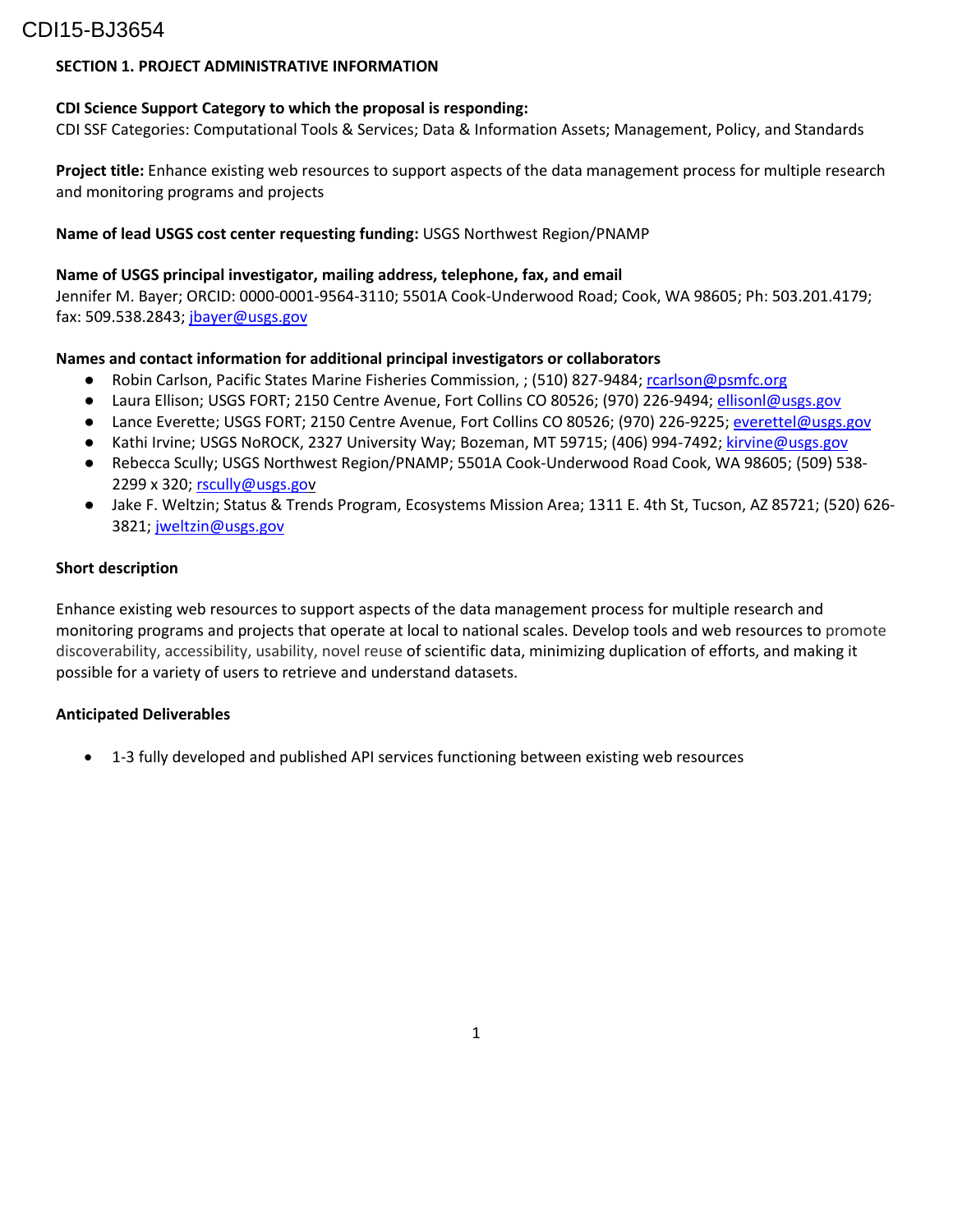## CDI15-BJ3654

#### **SECTION 2. PROJECT SUMMARY**

This project is intended to support current national efforts to better manage data such that it is documented, understood, accessible, and preserved. We will develop and apply technologies that support consistent data collection and management protocols and that enable best practices to describe, organize, curate, and facilitate access to scientific data. Documentation of data collection protocols, methods and designs is essential to ensuring that data are well managed and available for decision making and future science. Specifically, we have identified tasks that will support design and implementation of local, regional and national monitoring programs and to improve collaboration among monitoring programs, including publication and exchange of the following: master samples; design/sample creation (GRTS algorithm); design documentation; event/site location documentation; methods documentation; and protocol documentation. The goals are to (1) provide best practices and improved tools to support science data management for research activities within USGS (e.g., at the project or Center level), and (2) provide capacity and leadership for information management within other DOI Bureaus (e.g., USFWS, NPS) charged with implementing regional to nationalscale monitoring activities..

Monitoring Resources (www.MonitoringResources.org), was developed by the Pacific Northwest Aquatic Monitoring Partnership (PNAMP) to provide online public structured documentation of protocols, methods and designs in a consistent format to improve data documentation, discovery and collaboration among partners in the Pacific Northwest. However, the tools may be accessed and used by any entity or individual seeking sustained public documentation; thus reuse of this existing tool efficiently offloads part of entities' data management needs to a public registry. This contributes to data usability with respect to data management mandates, while saving money by reusing existing tools (not new development); meeting program needs more quickly; promoting inter-program coordination (for planning); improving data discovery (to facilitate data reuse); and improving data reuse through better documentation and enhanced metadata .

We propose to establish web interfaces between existing electronic resources, includingPNAMP's Monitoring Resources.org tool set and individual monitoring program's resources. Specifically, we will develop, publish, and apply application programming interfaces (API) for protocol, method, design documentation web services between Monitoring Resources and specific programs' web resources. We have identified a number of potential use cases for this work; however, we will not be able to fully address needs for all cases in a single year due to funding limitations. Therefore, we propose a phased approach which allows time to work with potential partners (BPD, NFHP,, etc.) to outline services they need from an API; fully scope and prioritize development of 1-3 API services; develop API services in order of priority; and publish the APIs via USGS (documentation, metadata, and code in a repository. The following partners have signaled interest in pursuing this collaboration:

- The Bat Population Database (BPD) is an international bat data warehouse that allows data owners to contribute and manage their bat population data. By design, BPD data owners organize and distribute their data through "data projects," which contain basic, project-level metadata elements that describe the project and its data. The BPD's data project management would be improved by expanding this basic project-level documentation model to incorporate PNAMPs methods and protocol documentation features. To do this, PNAMP would need to develop, publish and expose API services that allow BPD data project managers to describe, upload and retrieve their projects method and protocol documentation, as well as to update or delete that documentation within PNAMP. This would allow the BPD to utilize PNAMP's methods and protocol features and database while retaining the BPD user interface features familiar to its users.
- The National Fish Habitat Partnership (NFHP) Data System is being enhanced to better leverage existing data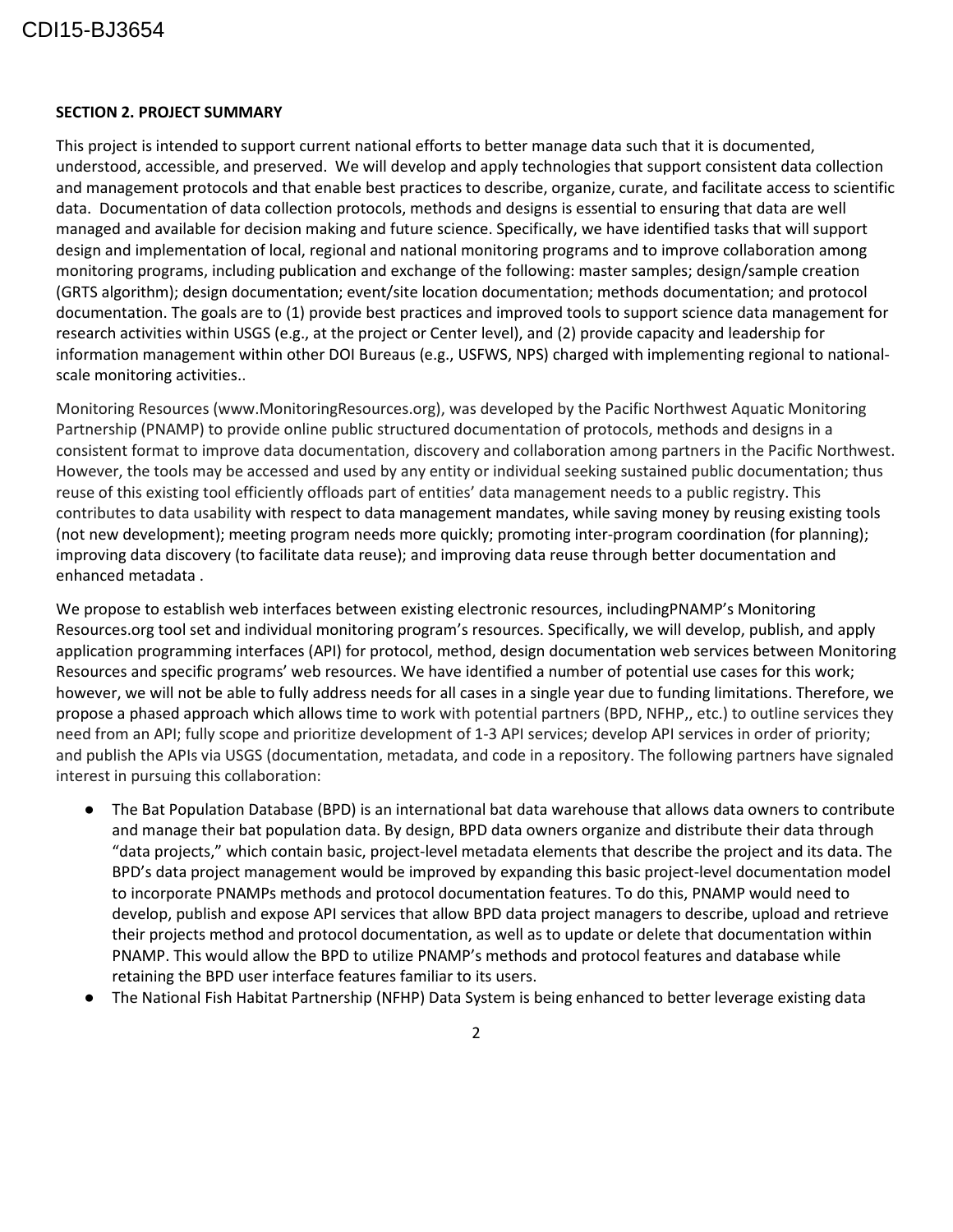## CDI15-BJ3654

from monitoring programs to inform assessment. Discovering what data exists is key but can often be challenging and time consuming. To advance this concept, PNAMP and NFHP have initiated a demonstration to showing the potential of connecting the "who, where, and what" of conservation activities and monitoring efforts in one web application. Additional work to complete APIs and data exchange standards for site locations will enable these information exchanges.

- The NFHP Project Tracking Database project has proposed to incorporate use of Monitoring Resources as a repository for protocol and method documentation for NFHP projects. Specifically, this will support NFHP's desire to measure progress consistently. Method and protocol documentation will contribute towards tracking whether projects have been implemented correctly and accounting for the effectiveness of restoration projects so that future funds can be spent on the most efficient projects.
- The USGS Ecosystems/Fisheries Program has initiated a pilot to inform the establishment of a consistent geospatial framework to promote its portfolio, facilitate interdisciplinary data synthesis efforts and research at multiple spatial scales. Focused on eDNA research funded by this program, this project is already funding work to evaluate use of Monitoring Resources for protocol and method documentation and is a potential partner to use APIs to bring method and protocol documentation to a USGS data management system (to be determined in the future).

Specific tasks

| Task                                                                                              | Timeline                | Who                                                            | Funding                                                                                                          |
|---------------------------------------------------------------------------------------------------|-------------------------|----------------------------------------------------------------|------------------------------------------------------------------------------------------------------------------|
| Work with potential partners<br>(BPD, NFHP, etc.) to outline<br>services they need from an<br>API | January - February 2016 | -USGS/PNAMP staff<br>-partner staff                            | -in-kind cost shared via<br>existing funding so work can<br>begin before CDI funds are<br>available (staff time) |
| Scope and prioritize<br>development 1-3 API<br>services                                           | March 2016              | -USGS/PNAMP staff<br>-partner staff<br>-Development Contractor | -requested CDI funding for<br>USGS/PNAMP staff &<br>contractors<br>-in-kind for partner staff                    |
| Develop API services in<br>order of priority                                                      | April - September 2016  | -USGS/PNAMP staff<br>-partner staff<br>-Development Contractor | -requested CDI funding for<br>USGS/PNAMP staff &<br>contractors<br>-in-kind for partner staff                    |
| Publish the API via USGS<br>(documentation, metadata,<br>and code in a repository                 | October - December 2016 | USGS/PNAMP staff                                               | -requested CDI funding for<br>USGS/PNAMP staff<br>-in-kind cost shared (staff<br>time)                           |